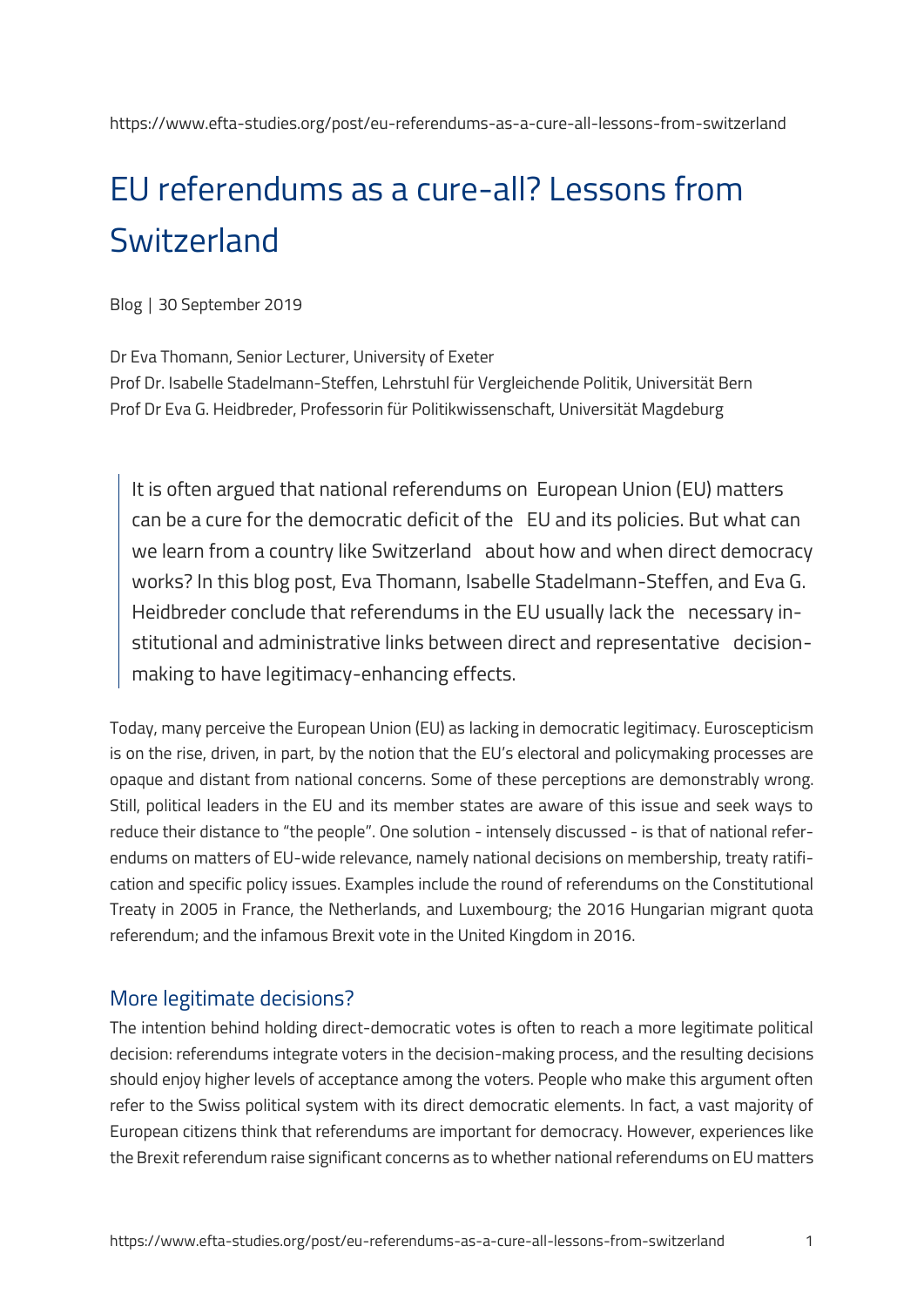lead to more legitimate democratic decisions: the Brexit vote has had a severe and long-lasting effect of politicising and polarising the British voters. It has also raised a host of questions about the rightful place of this vote in the constitutional order of the UK; some argue it has at best an indicative character, whilst others reject any alternative to Brexit as unconstitutional.

Having reviewed the extensive research on Swiss direct democracy, we argue that three key lessons can be learned from the Swiss case.

#### Institutions matter

Everything we know about why direct democracy works in the Swiss political system suggests that the direct democracy in Switzerland functions well because the direct democratic instruments are embedded in other political institutions. In Switzerland, popular votes are an integral part of the regular policy-making process. Such votes are either constitutionally mandatory or generated by bottom-up forces, that is, by voters collecting a sufficient number of signatures. Moreover, Swiss institutions have a host of safeguards to prevent popular votes from becoming a "tyranny of the majority". Political decision-making processes are consensual, meaning that different interests, namely the parties, interest groups, the cantons, and the people have their specific role in this process. Switzerland's federalist structures (the so-called Ständemehr) ensure that the interests of both member states, that is, the cantons, and citizens are equally represented by balancing the representation of the cantons with the direct representation of the people.

Finally, it is important to note that the direct democratic decision is never the final policy-making step. There is actually an – often contested – tendency to adapt unpopular or extreme decisions in the implementation process, that is, to make these decisions more moderate or consensual. All these safeguards serve the same goal: integrating a variety of actors and interests into the decisionmaking process in order to reach a consensual solution.

In the context of EU member states, these safeguards are by-and-large missing. In EU member states, referendums are typically once-in-a-lifetime votes with an unclear legal status, often leading to fierce contestation. Many national referendums on EU matters are launched by political leaders guided by political, power-related motives. In addition, since referendums on EU matters can only be held on the national level, each EU-related vote is cast by only a fraction of the EU-citizens, despite its results affecting citizens of other EU states who have no voting influence whatsoever. Given that these expressions of direct democracy are currently so dissimilar to Switzerland's system, can we really expect them to have similar effects in EU member states? We do not think so. When referendums are highly exceptional events and lack a clear institutional embedding that integrates as many affected as possible, they generate uncertainty. Voters are not only uncertain about the outcomes of the vote, they are even unsure about what the government will do with the result. This makes a legitimacy-enhancing effect of referendums not only unlikely; it can invert their intended effect.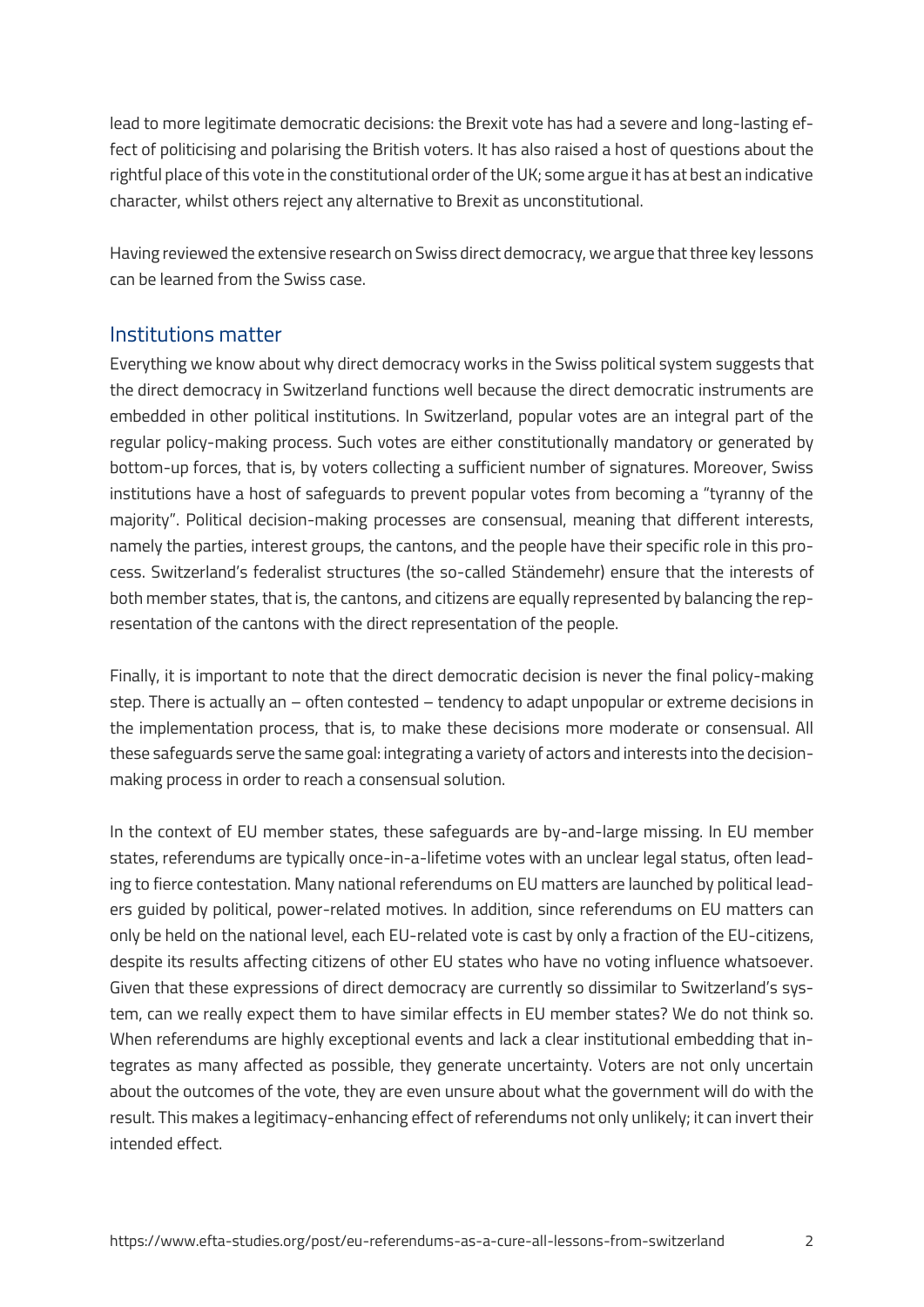## Polity must match constituency

If a referendum on an EU policy is held in an EU state, there is an obvious mismatch between the people that vote – that is the people of that country –, and the set of countries, institutions, and people who are affected by the vote. National referendums on EU matters typically have EU-wide implications, even though a large share of those affected are unable to have their say. As the 2016 Hungarian migrant quota referendum has illustrated, even when national referendums appear to concern mainly national issues, they can conflict with the distribution of policy competences between the EU and member states.

Also in Switzerland, the problem of non-matching constituencies exists. In Eurosceptic Switzerland, direct democratic decisions that go against international treaties and obligations are also repeatedly put to vote, sometimes resulting in contradictory democratic decisions with a constitutional or internationally binding character. It is difficult to design stringent rules of the game that deal with such contradictions. In the end, such contradictions challenge the sensitive balance between direct and representative democracy. In Switzerland, such conflicts are sometimes revealed by courts after the vote by declaring a conflict with international law; however, the Swiss constitution does not establish a clear hierarchy between international law and Swiss constitutional law and Switzerland does not have a constitutional court, which makes it impossible to resolve these conflicts through courts. Before the vote, the federal parliament can declare an initiative invalid only if it violates formal rules or the peremptory norms of international law—this happened only 4 times in history. Another, more frequent strategy is, interestingly, to only partially or de facto not implement the popular decision. In other words, while proponents of national referendums on EU matters promote the direct execution of the citizens' will as the positive example, in Switzerland representative, executive, and judicial institutions often mitigate or even "correct" the citizens' vote.

#### The voter side: voting under uncertainty

The outcomes of referendum votes are often difficult to predict and sometimes voting days produce "surprises". This also pertains to the debate about whether voters are capable of making informed decisions on important issues at all. While some argue that this is actually the case, others emphasize that direct democratic decisions are prone to (emotional) campaign effects and biased information processing. For the case of Switzerland, empirical evidence for both perspectives can be found: voters are often able to justify their decisions, but at the same time, campaign dynamics can influence the vote outcome. Thus, even in Switzerland with direct democracy being deeply embedded in the political process and with voters having extensive experience in making up their mind on policy issues, referendum outcomes are sometimes uncertain or surprising.

We argue that the likelihood for unpredictable and surprising results only increases in national referendums on EU matters. One reason is the above-mentioned uncertainty related to the lack of institutional embedding. Another reason is related to voters' behaviour, which might be much more